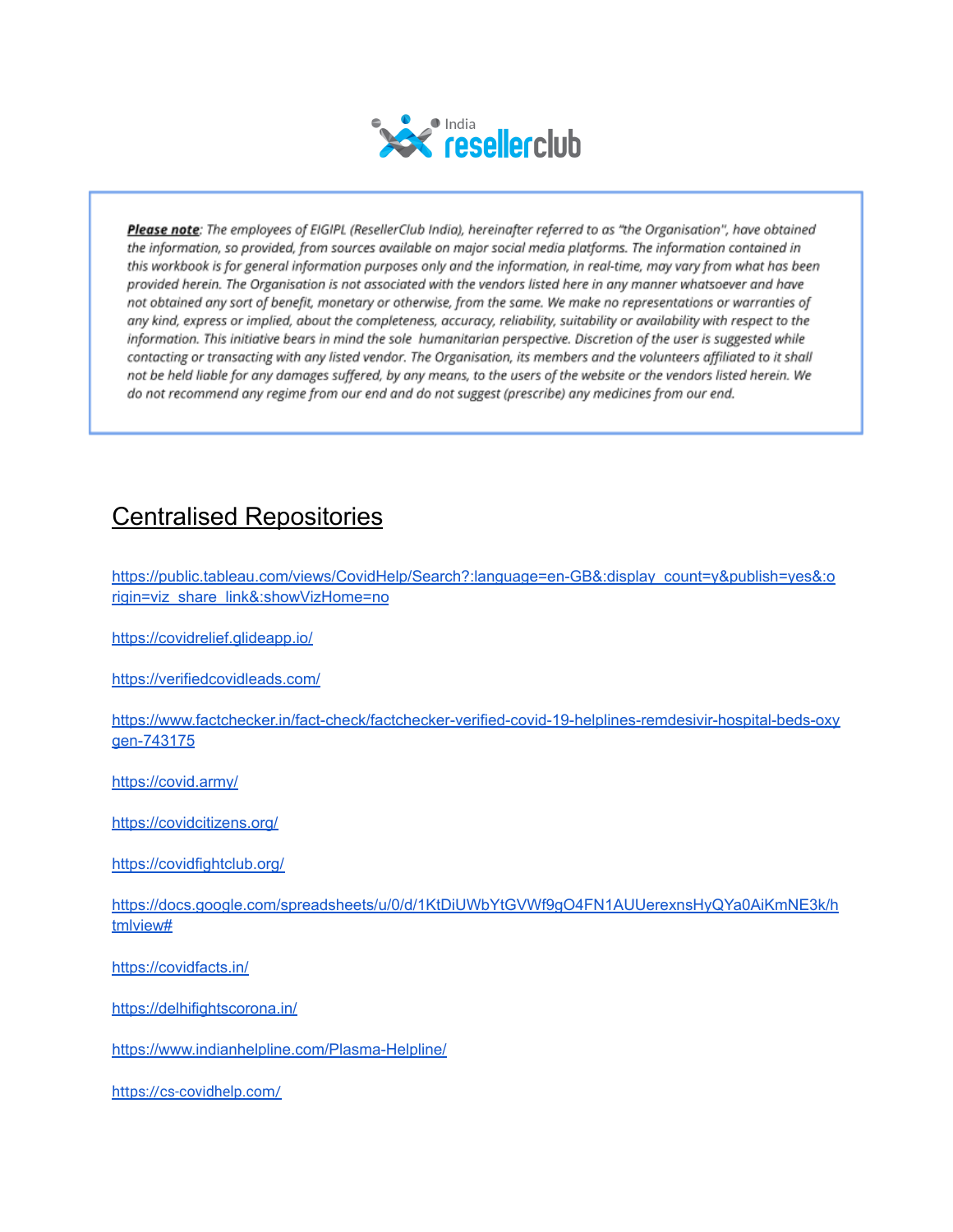### **Doctors**

COVID Medical Guidance for all by SNEH HealthCare Team

- Dr. Pansare +919823859440
- Dr. Kulkarni +919904808645
- Dr. Khurana +919822699009
- Dr. Patil +91 99600 33662
- Dr. Mehta +919923587710
- Dr. Sarita +9194223 09690
- Dr. Diwan +919422014133
- Dr. Saraf +919225836050
- Dr. Kimmatkar +918800493419
- Dr. Thakre +918329084527
- Dr. Sheetal +918380072464
- Dr. Nirmala +919860479565

While communicating, keep the patient's name, age, details of comorbid conditions, if any, (BP, Diabetes,Heart conditions etc.), frequency and onset of symptoms handy for better support from the team.

#### Links to Groups

#### Whatsapp Groups

1) Covid Resource PAN India <https://chat.whatsapp.com/FkCt6JW1rGr8GH0muvuop3>

2) Covid Resource PAN India

<https://chat.whatsapp.com/LnRaLakeEu36ugfLN8S6AC>

3) Covid Resource Delhi NCR <https://chat.whatsapp.com/GXzwsCBF5GlCQAn0540DnU>

4) Covid Resource Delhi NCR2 <https://chat.whatsapp.com/FSMSZfRNaji7eqXDZXQUiP>

5) Covid Resource Maharashtra <https://chat.whatsapp.com/Cdha00ZWDQxGWcEJcHX9Ti>

6) Covid Resource Karnataka <https://chat.whatsapp.com/KWh9tFxfXUb9R9moa3wTGJ>

7) Covid Resource Karnataka2 <https://chat.whatsapp.com/FX01pS2K88r5bA79ADzvnP>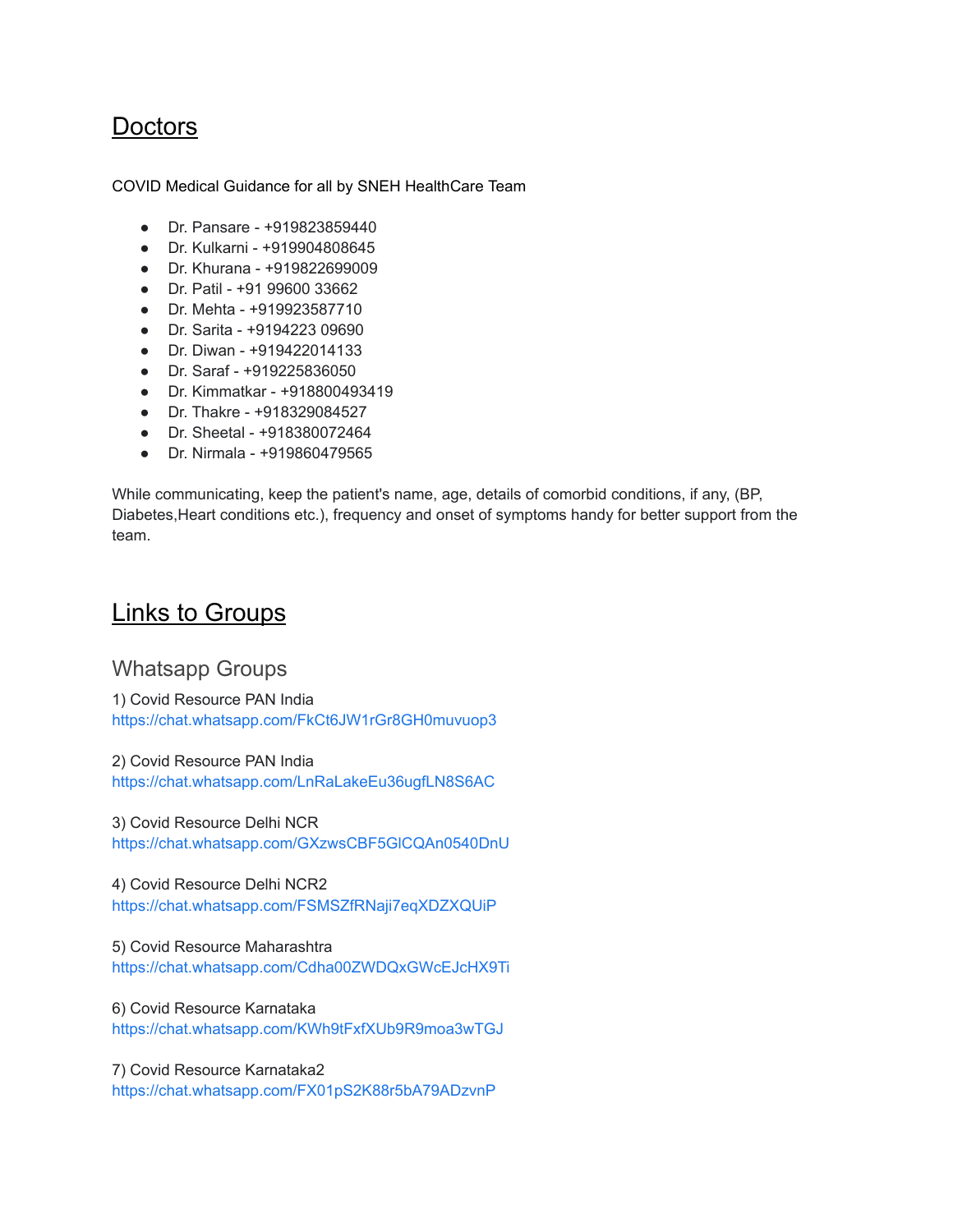8) Covid Resource UP <https://chat.whatsapp.com/HwgeLRe6hPpE6TYuoR5Kks>

9) Covid Resource UP2 <https://chat.whatsapp.com/FvasZ59szDlK0U6Uyue1CP>

10) Covid Resource Kanpur <https://chat.whatsapp.com/L343mvBeH77Buu6Ngi6Kps>

11) Covid Resource Kanpur2 <https://chat.whatsapp.com/JnqFXdLrICG9JeNFrGlQte>

12) Covid Resource Lucknow <https://chat.whatsapp.com/JPgzJcDsb04IY7K6XvLZUg>

13) Covid Resource Jharkhand <https://chat.whatsapp.com/CZKtXQeChWqITQVjfuDBD2>

14) Covid Resource Rajasthan <https://chat.whatsapp.com/IoxsIRbnxT5BjPR2JuxPA7>

#### Telegram Groups

<https://t.me/CovidPatna> <https://t.me/CovidAhmedabad> <https://t.me/CovidBengaluru> <https://t.me/covidbhopal> <https://t.me/CovidChandigarh> <https://t.me/CovidCoimbatore> <https://t.me/CovidHyderabad> <https://t.me/CovidIndore> <https://t.me/CovidJaipur> <https://t.me/CovidJodhpur> <https://t.me/CovidKolkata> <https://t.me/CovidLucknow> <https://t.me/CovidMumbai> <https://t.me/CovidNCR> <https://t.me/CovidNagpur> <https://t.me/CovidNashik> <https://t.me/CovidPune> <https://t.me/CovidSurat> <https://t.me/CovidUdaipur> <https://t.me/CovidVapi> [https://t.me/CovidVaranasi](https://t.me/CovidVaranasi%60%60%60)